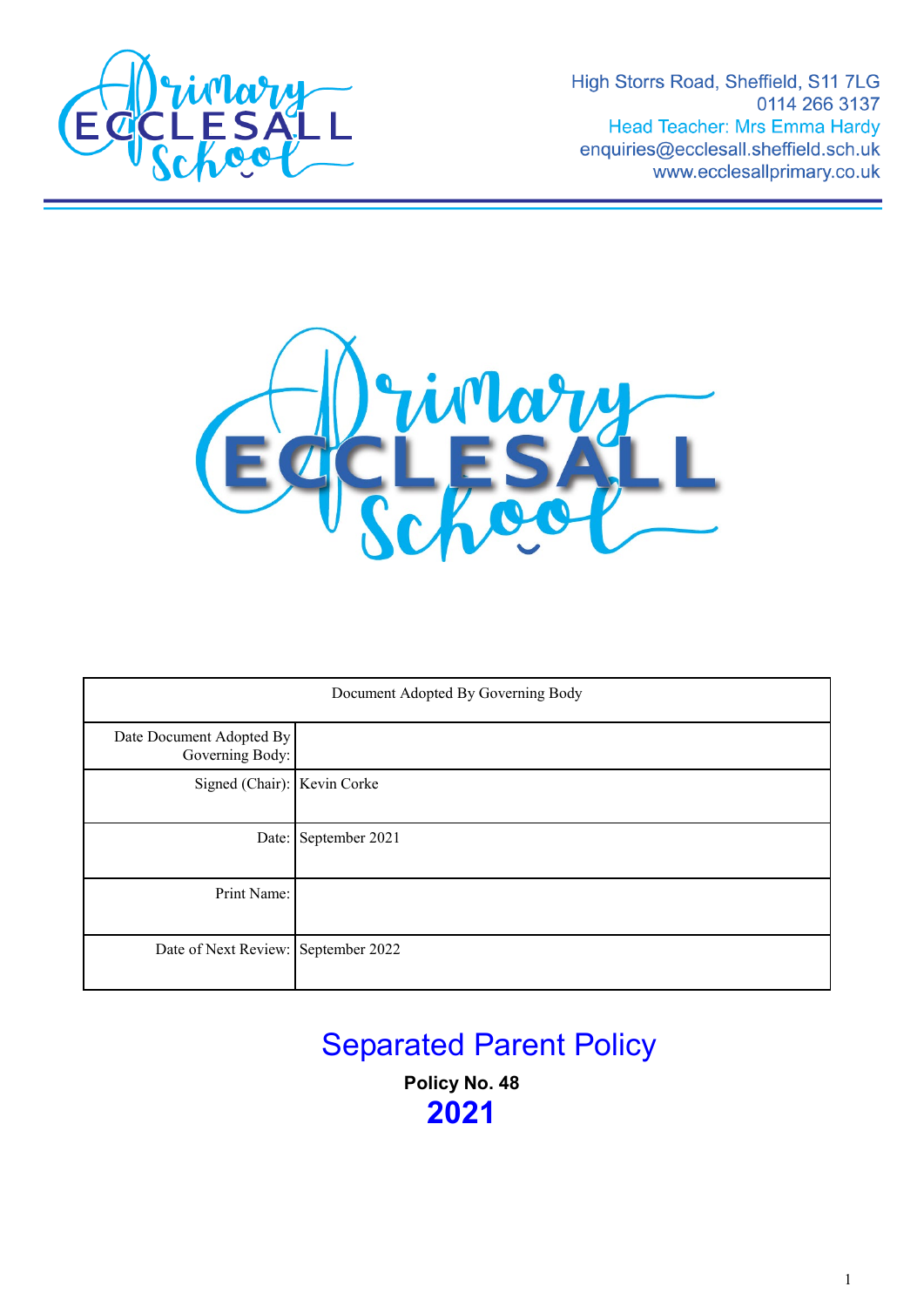# **1. Introduction and Aims**

- 1.1At Ecclesall Primary School we recognise that while some parents may be divorced or separated, both have a right to be informed of, and involved in, their child's educational progress.
- 1.2Evidence shows that after separation children do best when those around them cooperate, provide stability, and avoid conflict. If parents work together in the best interests of their children then together they can play a pivotal role in their childs education.
- 1.3We understand that this can be difficult and parents can become estranged, especially during the initial stages of their separation. This is very often traumatic for any children concerned where personal family problems can have an impact on the child and on the schools the children attend.
- 1.4Our aim is to work with all parties to promote positive family involvement. This policy clarifies what is expected from separated parents and carers, the school and its staff.

# **2. Definitions**

#### 2.1Parent

The definition of a parent for school purposes is much wider than for any other situation.

The Education Act 1996 defines a parent as:

- All natural parents, including those that are not married;
- Any person who has parental responsibility but is not a natural parent e.g. a legally appointed guardian or the Local Authority named in a Care Order;
- Any person who has care of a child i.e. a person with whom the child resides and who looks after the child irrespective of the relationship.

# 2.2Parental Responsibility

Who has "Parental Responsibility"? (The Children Act 1989)

Having parental responsibility means assuming all the rights, duties, powers, responsibilities and authority that a parent of a child has by law. People other than a child's natural parents can acquire parental responsibility through:

- Being granted a Residence Order
- Being appointed a Guardian
- Being named in an Emergency Protection Order (although parental responsibility in a such a case is limited to taking reasonable steps to safeguard or promote the child's welfare)
- Adopting a child.

2.3If the parents of a child were not married to each other when the child was born, the mother automatically has parental responsibility; however, the father only has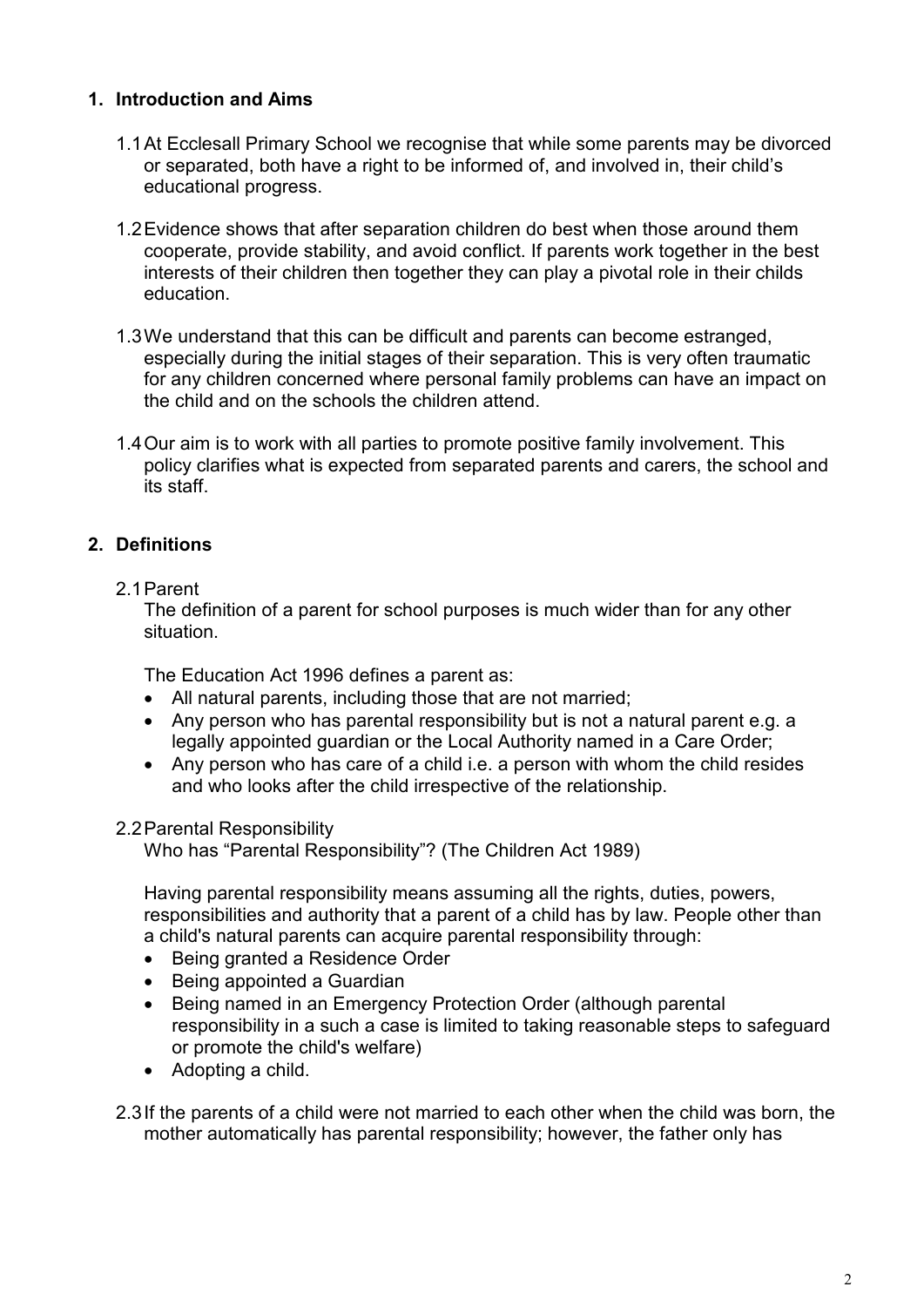parental responsibility from 1st December 2003 and by jointly registering the birth of the child with the mother. He can, however, subsequently acquire parental responsibility by various legal means.

2.4What does having "care" of a child mean"?

Having care of a child or young person means that a person who the child lives with and who looks after the child, irrespective of what their relationship is with the child, is considered to be a parent in education law. This could be shown by: Interaction with the school – attending meetings, making phone calls, being on the School's record as being involved (in whatever capacity) etc. Residence with the child where, for all intents and purposes, the person is part of the family, a man or woman married to a parent of a child.

#### **For example:**

- Are they listed on school records?
- Does the school have contact details for them?
- Do they meet with teachers/attend parents' evenings?
- Have they been involved with the measures designed to improve attendance?
- Do they contact the school on behalf of the child when s/he is ill?
- Do they live with the child?
- How long has the school known of them being connected with the child?
- Does the adult bring/collect the child to/from school?
- Is the adult married to the parent of the child?
- 2.5It would not be appropriate to assume that someone having a "casual" relationship with the parent of a child necessarily has 'care of the child' unless we have cause to believe the person has some involvement with the child's life – living with the child could be a determining factor as could the other examples outlined above.
- 2.6It is therefore those adults who are having significant input to a child's life who can be classified as "parent", having "parental responsibility" or who have "care of a child".
- 2.7Parents as defined above are entitled to share in the decisions that are made about their child and to be treated equally by schools. In particular, these entitlements include: -
	- appealing against admission decisions
	- completing Ofsted & school based questionnaires
	- participating in any exclusion procedure
	- attendance at parent meetings/school events
	- having access to school records, receive copies of school reports, newsletters, invitations to school events, school photographs relating to their child and information about school trips.
- 2.8The Governing Body recognise that while the parents of some pupils may be separated they are entitled to the above and this entitlement cannot be restricted without a specific court order. In particular, the school does not have the power to act on the request of one parent to restrict another.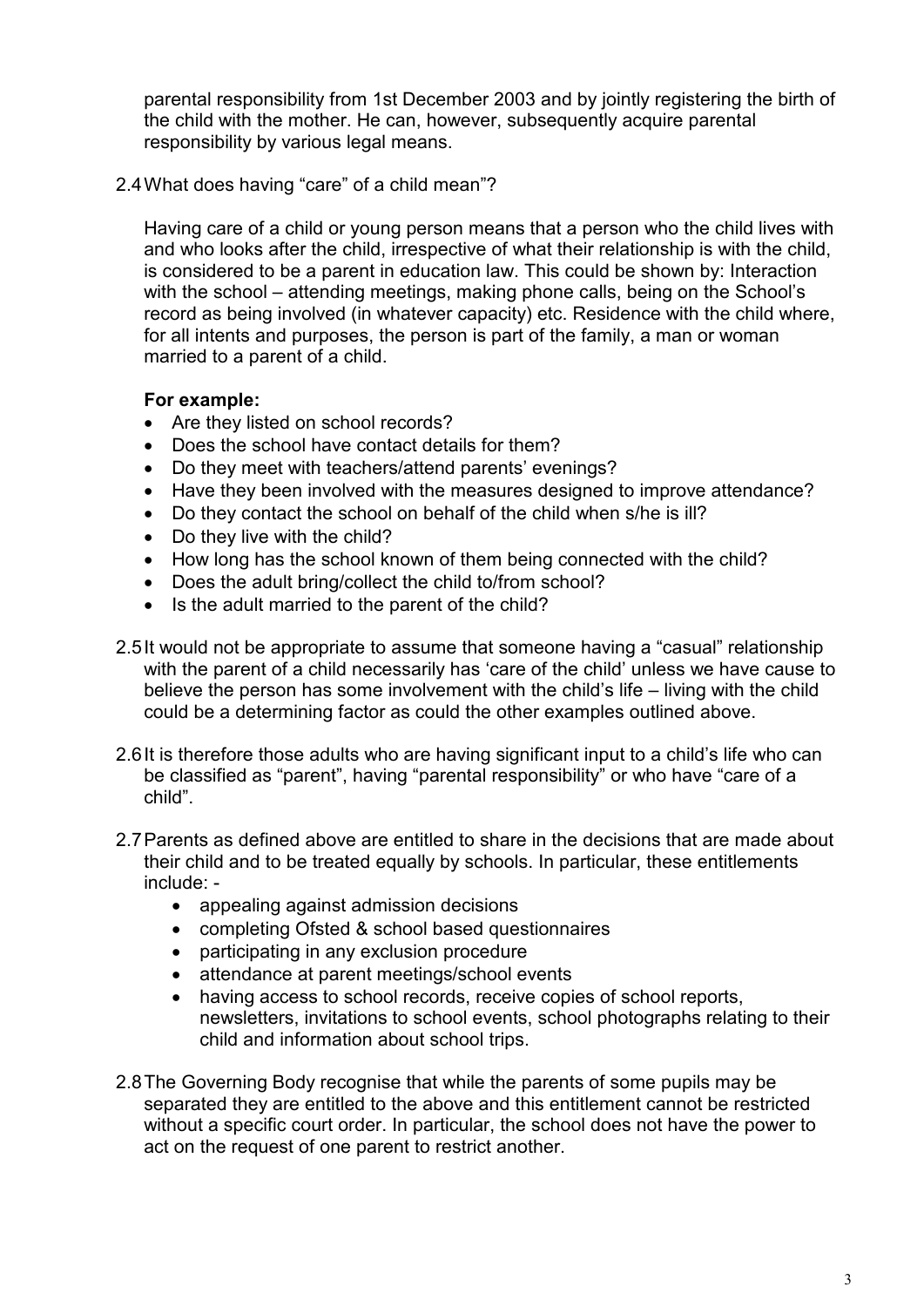2.9The information provided to school via the **Data Collection Sheet**, when the pupil is enrolled, detailing whether both parents have parental responsibility, will be presumed to be correct unless a court order or original birth certificate proving otherwise is provided to the school.

### **3. Our Responsibilities**

- 3.1Ecclesall Primary School fully recognises its responsibilities, and it is our sole wish is to promote the best interests of the child, working in partnership with all parents.
- 3.2We will maintain our open door policy with all parents. The class teacher and/or Executive Head Teacher/Head of School will be available by appointment to discuss any issues or concerns with regard to separated/divorce estranged parents may have in relation to their child or children at the school.
- 3.3Parents will be encouraged to resolve any issues around estrangement, contact and access to information without involving Ecclesall Primary School directly.
- 3.4Issues of estrangement is a civil/private law matter and Ecclesall Primary School cannot be involved in providing mediation, helping an estranged parent to communicate with their child or children, or using the school premises for purposes of contact.
- 3.5In the event that the parents are unable to agree with one another on decisions regarding their child's educational programme, including but not limited to placement, participation in extracurricular activities, and consent to evaluation and services, the school will arrange a meeting with all parents (preferably together or separately if required) to attempt to assist the parents to resolve the situation; if it cannot be resolved the school may refer the matter to the relevant department of the Local Authority.
- 3.6The interests of the child will always be paramount when deciding whether to accommodate a request from an estranged parent. We recognise that a Court Order can restrict a parent in having contact/access to information and we may be bound by this. In this situation we will consult with the Local Authority to obtain advice as this may constitute a safeguarding concern.
- 3.7In any event whereby the parents being estranged is appearing to impact upon the health, wellbeing and safety of a child the matter will be referred to the Local Authority for advice.

# **4. Our Policy**

4.1It is the responsibility of parents to inform the school when there is a change in the family's circumstances. School needs to be kept up to date with contact details, arrangements for collecting children and emergencies. This should be provided in writing or via email.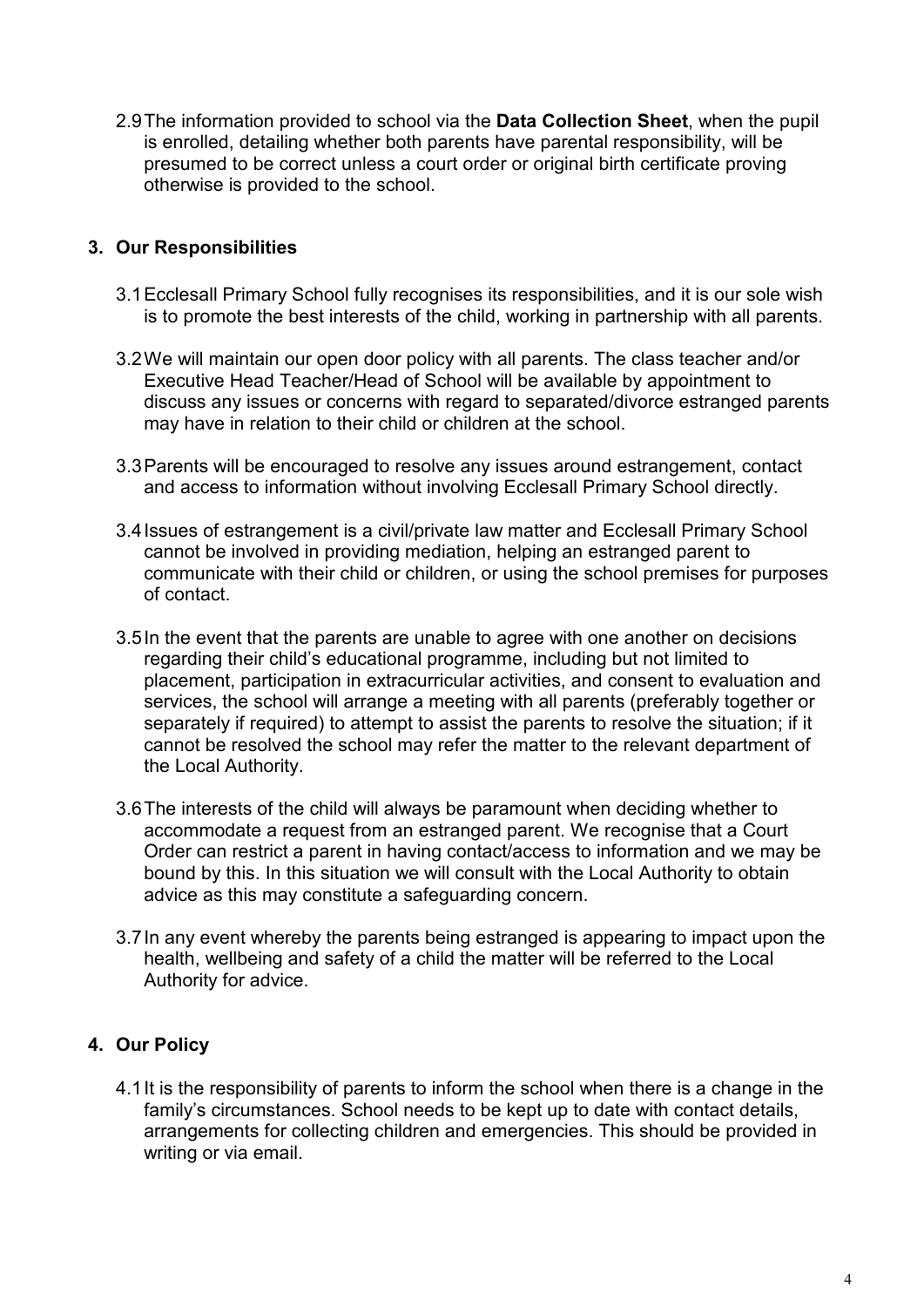- 4.2We encourage parents to tell us at an early stage if there is a change in family circumstances. Whenever possible, staff will be informed of such changes so that suitable support can be offered. We will, however, recognise the sensitivity of some situations and maintain the level of confidentiality requested by parents as far as possible
- 4.3Parents are responsible for providing mobile telephone numbers and correct email addresses.
- 4.4School emails will be sent to both parents.
- 4.5Texts will be sent to the main priority contact as per **Data Collection Sheet**.
- 4.6Occasionally paper letters are sent home with pupils and we expect parents to communicate these messages to each other as and when appropriate.
- 4.7All diary dates, general school updates, Newsletters, and Head Teacher's letters are available on the school website at www.ecclesalljunior.co.uk.
- 4.8We allocate one parent's evening appointment per child where both parents are welcome and we expect parents to communicate with each other regarding these arrangements.
- 4.9Unfortunately the school is unable to offer individual appointments as the school does not have the capacity to support this. However, appointments can be made to see class teachers at another suitable time.
- 4.10 We expect parents to liaise and communicate directly with each other in matters such as the ordering of school photographs; tickets for performances and other instances.
- 4.11 A 'parent' as defined in this policy has the right to receive progress reports and review pupil records of their children. If the parents are separated or divorced, progress reports will be sent to the parent at the address in the school's records specifying where the child resides with the expectation that he/she will share the report with the other parent.
- 4.12 If the child is subject to a joint residence order and the school's records formally capture that the child resides at two addresses, then progress reports will be sent to both addresses.
- 4.13 The school will send copies of the progress reports to a parent with whom the child does not reside only if that parent submits a written request.

# **5. Release of a child or children**

5.1Ecclesall Primary School will follow the standard agreed procedure in the release of a child or children.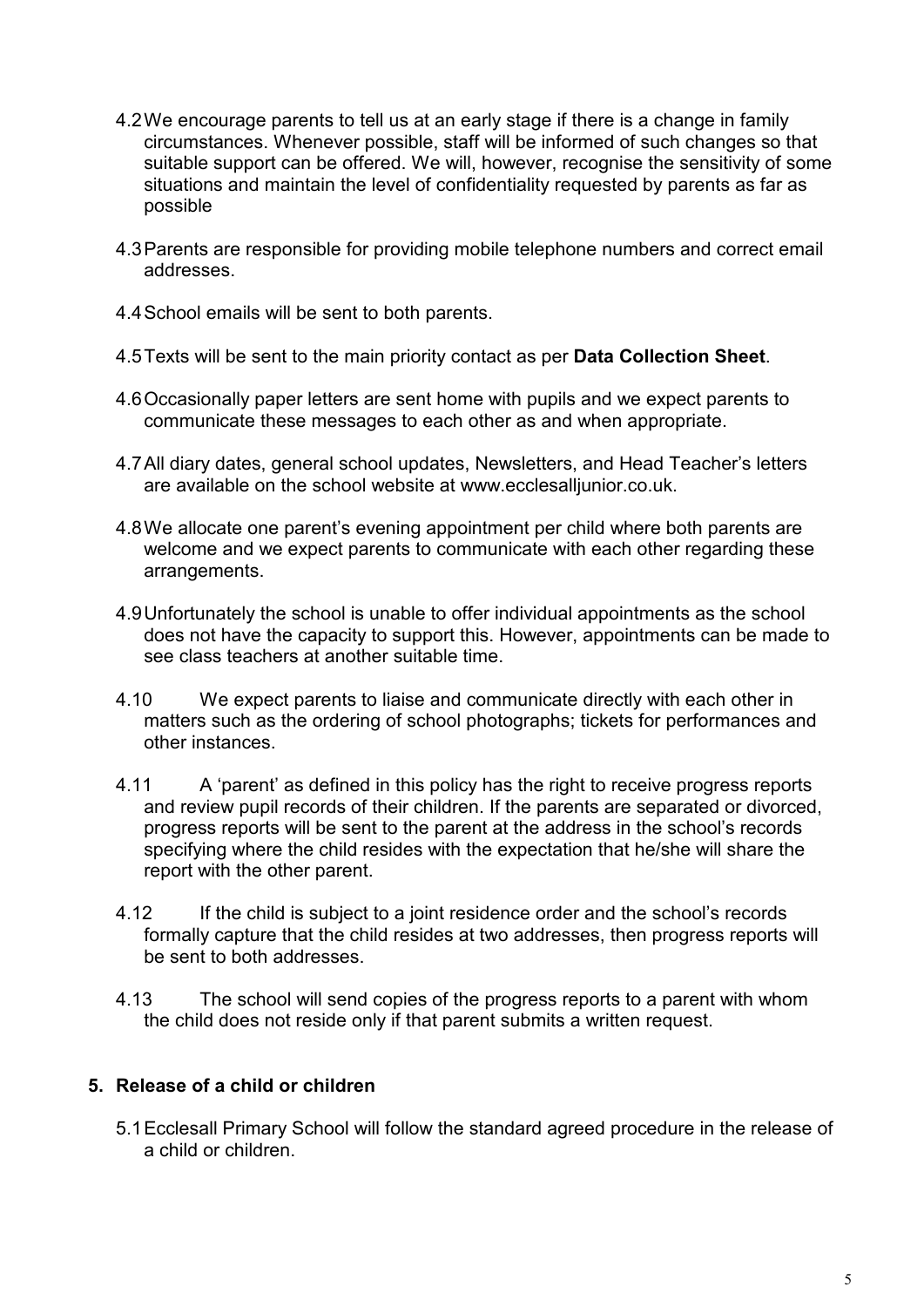- 5.2In the case of a separated parents Ecclesall Junior School will release a child or children to a parent in accordance with any specific arrangements notified to the school.
- 5.3If one parent seeks to remove the child from school in contravention of the notified arrangements, and the parent to whom the child would normally be released has not consented the following steps will be followed:-
	- The Executive Head Teacher, designated deputy or Safeguarding Designated Lead will meet with the parent seeking to collect/remove the child and, in his/her presence, telephone the parent to whom the child would normally be released and explain the request.
	- If the parent to whom the child would normally be released agrees, the child may be released and the records will reflect that the permission was granted verbally.
	- In the event that the parent to whom the child would normally be released to cannot be reached, the Head Teacher or staff member dealing with the issue may make a decision based upon all relevant information available to him/her.
	- The Executive Head Teacher or staff member may have to refuse permission if agreement/consent cannot be obtained and may need to take advice before a child or children are collected / released.
	- Ecclesall Primary School cannot prevent the other parent collecting the child or children but we will endeavour to reach an agreement and this may mean keeping the child or children safe whilst Ecclesall Primary School try and reach such an agreement.
	- If there is a Court Order restricting contact or it is in contravention of any access agreement, the child or children will not be released into their care and the other parent advised to take the necessary action which does not involve the school.
	- During any discussion or communication with parents, the child or children will be supervised by an appropriate member of school staff in a separate room.
	- In circumstances if there is a belief that a possible abduction of the child may occur or if the parent is disruptive, the police should be notified immediately and the Local Authority notified.

# **6. Management of the Policy**

- 6.1The Head Teacher/Safeguarding Designated Lead(s) will familiarise themselves with this policy and ensure all Staff, Governors and Volunteers are aware of the procedures to follow should the need occur.
- 6.2The policy will be made available to parents via the school office and published on our school website.
- 6.3This policy should be read in conjunction with:
	- Child protection and Safeguarding Policy
	- Domestic Violence Policy
	- E Safety policy
	- Children Missing from Education Policy
	- Code of Conduct for staff Policy